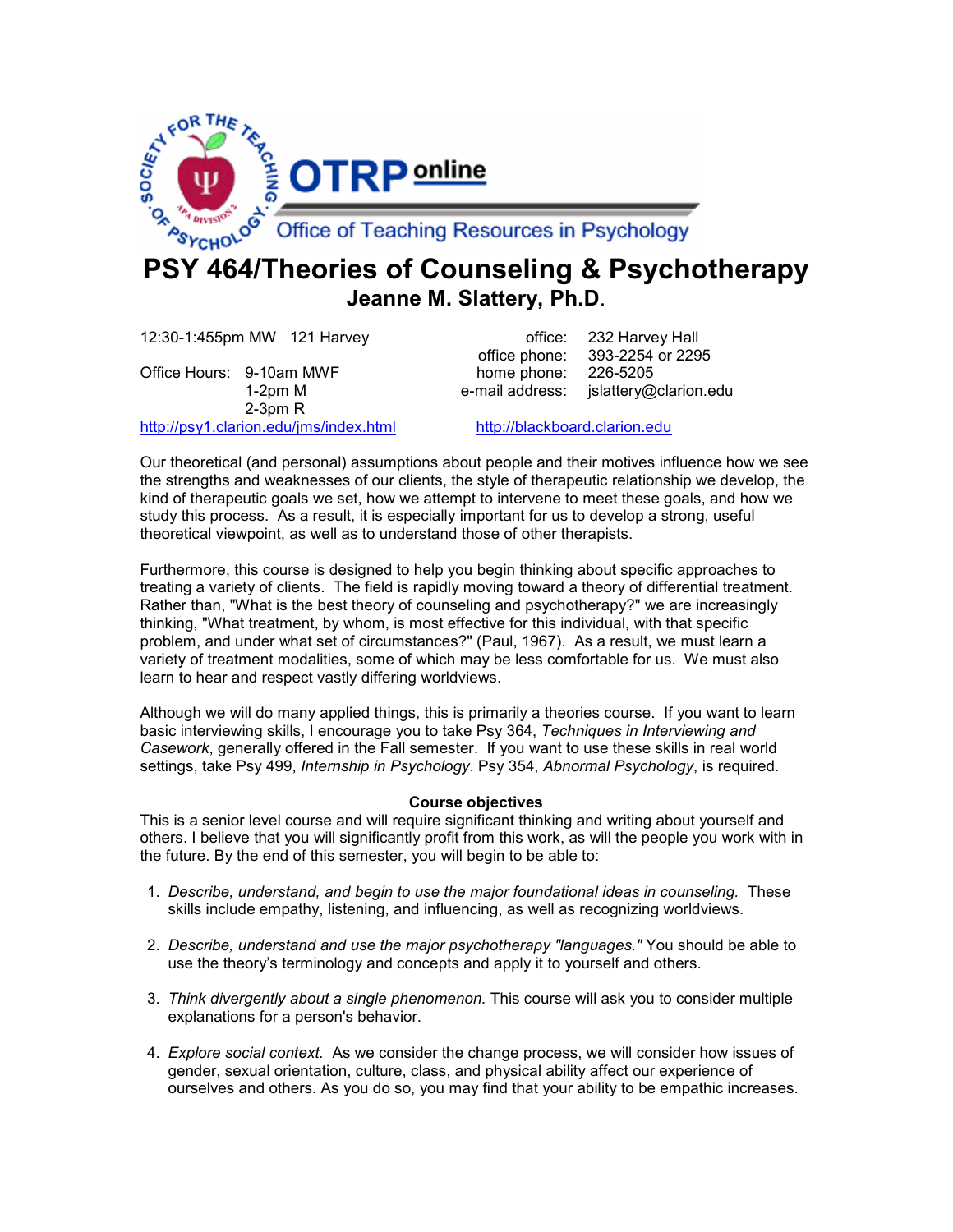- 5. Apply these ideas to yourself and others. Knowledge that is unapplied is sterile. You'll apply these ideas to cases on Blackboard, to yourself and others in papers, and to case material in our very applied exams.
- 6. Initiate conscious self-change. Although this is not a primary goal of this course, I hope that you consider your life during this course, using the ideas presented here as a springboard for your own change. Furthermore, you will learn to use writing to support your process of growth.

#### Steps toward the goal

Class. Our course begins by exposing you to the foundations of counseling. We will use both lecture/discussion and experiential exercises to gain a general understanding of the field. Then we will begin to explore a number of theories of counseling that are used in the field and observe therapeutic styles in transcripts of therapy sessions or on film so that we can converse intelligently with co-workers, choose a theoretical approach that works well with our own style, and recognize the relationships between client issues and therapeutic approach.

**Texts.** Class can provide the outline, but good texts can flesh this out as well as provide a slightly different point of view. Parrott's Counseling and Psychotherapy (2nd ed.) is a clear and concise description of the therapeutic approaches. Yalom's book, Gift of therapy: An open letter to a new generation of therapists and their patients, is short and sweet, one you will want to review for years after you have been practicing as a therapist.

I am trying to keep the cost of texts down, so have posted a number of articles and chapters under the Readings button on Blackboard. Many files are large and require a good internet connection.

**Exams.** We will have three exams that will cover material from the texts, lectures and discussions, handouts, videos, and other materials to assess your knowledge of theoretical and therapeutic concepts. Exams will be multiple choice in format.

Make-ups can be taken at a mutually convenient time until the exam. If you miss an exam without informing me beforehand, like any other late assignment, you will receive a 10% penalty.

Cases on Blackboard. You have eight cases to discuss on Blackboard <http://blackboard.clarion.edu> with your classmates. I will post several questions to begin the discussion. You must make at least two posts to each case. One of these posts should be in response to a comment made by a classmate. You will earn two points per post that is relevant to the case question, up to a maximum of 4 per case and 28 Total. Note: This means you can miss one case without a problem. Do not tell me that your computer crashed, dog died, got the flu etc. the night before the deadline for a case. Because bad things happen, do your work ahead of time and, if this doesn't work, use this as your dropped case. Students who go above and beyond on the cases, who engage with the material in a meaningful way with fellow students, can earn additional points extra credit (one per case, eight maximum).

Why are we doing cases? I want you to think about the ideas as they apply to real people. Your understanding of the material and your grades should improve as you actively and thoughtfully engage with the course material over this semester.

Short papers. And does this material apply to you? Absolutely! I will offer a number of paper topics throughout the semester to encourage you to use and experience the ideas of this course first-hand. You must complete three of these. You have a choice of assignments; choose topics and levels of disclosure that work for you.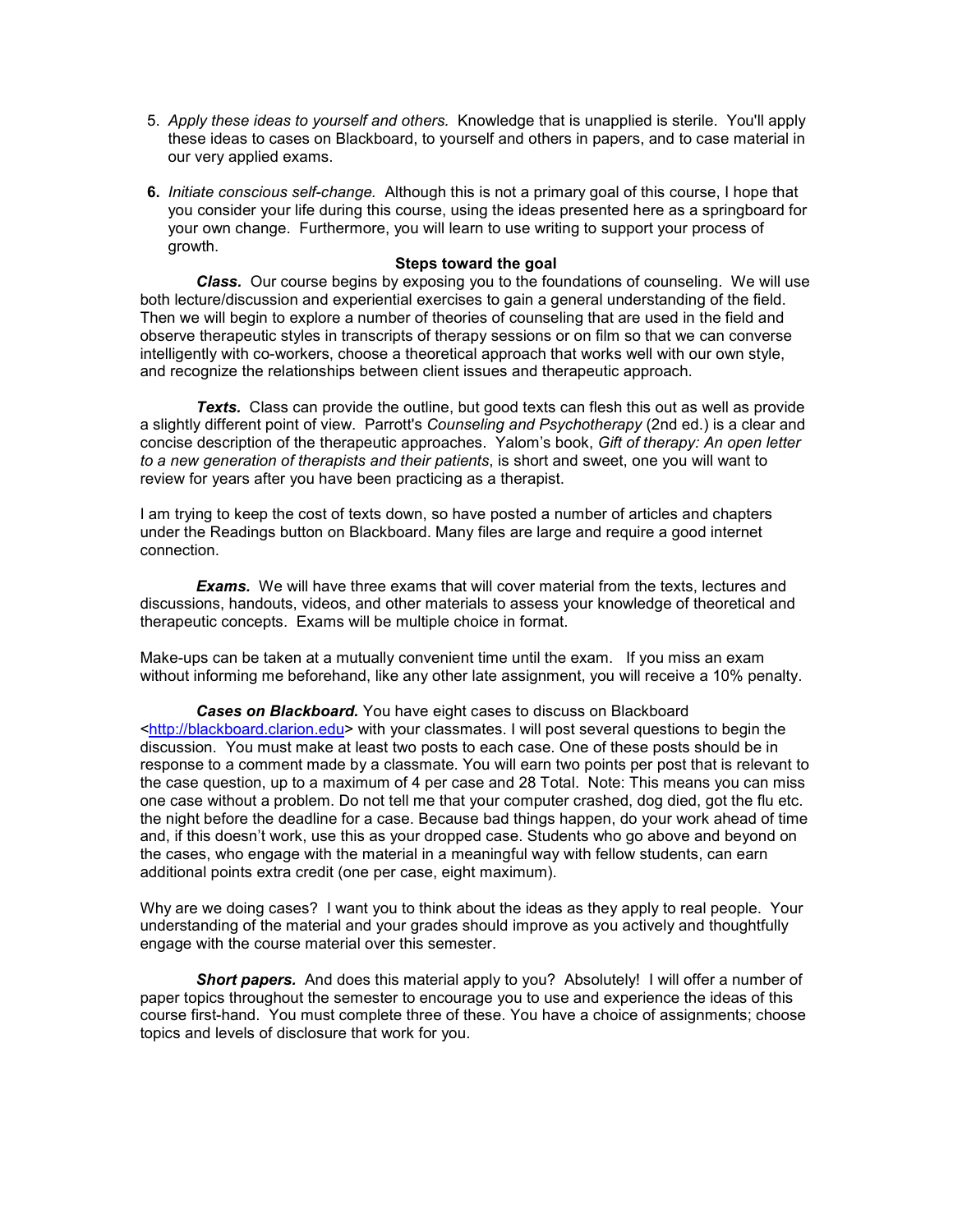As you are juniors and seniors, I expect that your papers will be well-written and thought out. I will read your paper if you bring it to my office several days before the due date to help you meet this goal. If your paper is poorly organized or has not been spell- or grammar checked, I will return it with a 10% penalty to rewrite it. Late papers will receive a 10% penalty. Web sites that can help you with your writing can be found at http://psy1.clarion.edu/jms/other.html

**Final paper.** Your papers should naturally lead to your final project, which will help you pull together the ideas from the course. This project may take one of two forms: (a) a case study, where a person is "diagnosed" and "treated" from one theoretical viewpoint discussed in this class; or (b) an analysis of the theory and techniques seen in a clinical interview. Lengthier descriptions of these papers will be provided to structure this process. Grading criteria, to be attached to your paper, are included in this syllabus. This project is optional, but you cannot get an A in the course without completing it, regardless of your performance on other projects.

Papers will probably be between 11-15 pages in length (including title page and references). At least five references should be used. APA reference style should be followed. Papers with cover pages, citations, and references using APA style in a spotless manner will earn 10 pts. extra credit. (See writing website for help.) Papers with only one of these sections spotless will earn prorated points for that section. Papers received after the due date will receive a 10% penalty.

I have sample papers on file for those students who would like to see strong papers written in the past. Check them out!

Why might you choose to do an optional paper? Because you:

 $\div$  want an A in this course;

- $\div$  write better than you take tests and think this can raise your grade;
- \* want to practice your analysis of interviewing skills in a safe environment;
- $\div$  heard that I comment on the quality of final projects in letters of recommendation and are considering asking me for a letter.

Students who have not returned books or videos by the end of the semester will earn an Incomplete. Please return books and videos in a timely manner so I can use them again or share them with other students!

Class participation. This is a pre-professional course. That means that I will have the same expectations of you that I would have if you were working for me. I expect you to come to all classes prepared to discuss ideas raised in class. Participating well also means being able and willing to challenge your previous views of the world, bringing in related issues from other sources, and discussing these with me or your peers inside and outside of class.

You will lose three points for each class you miss beyond three. These three are for any reason: strep throat, softball, school trip, sick child, or a crisis. Use these absences wisely. In the Fall of 2006, 84% of my students in my Theories class missed three or fewer classes.

#### Confidentiality and ethics

This course may require you to be involved in some role-playing and practice interviewing. In the course of your discussions your partner may say something personally important that he or she would like to keep private. It is your duty to maintain this confidentiality and trust. Papers that do not disguise the identity of your partner will be returned. Similarly, papers that do not indicate that you have the permission of your partner to disclose the information that you do share will not be accepted. Finally, any student failing to maintain another student's confidentiality or treat another student respectfully will earn an automatic "F" in this course.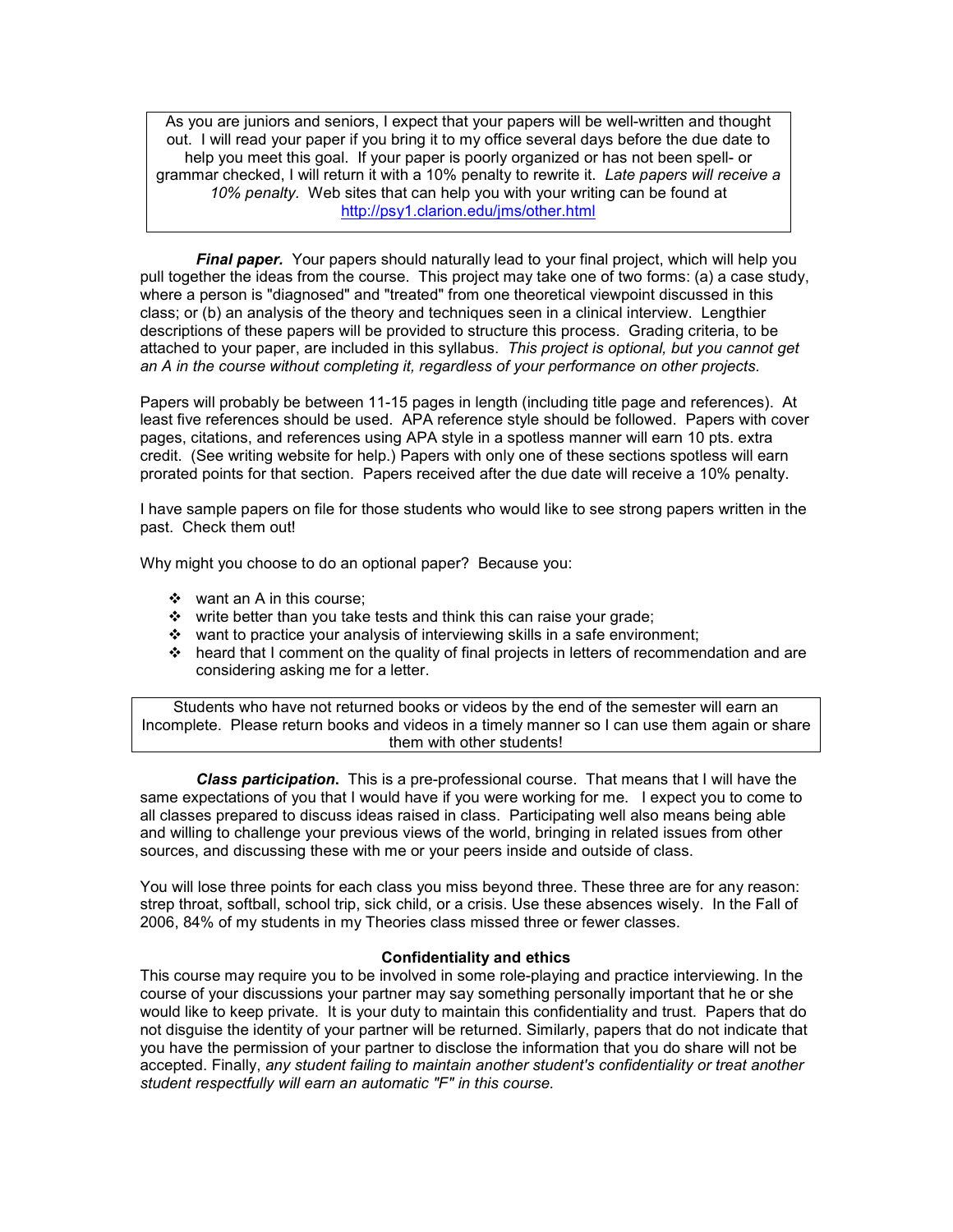#### Mandated reporting

Clarion University is mandated by federal and state laws to report crimes occurring on campus or in campus-related functions. In order to help Clarion University comply with these laws, I am required to report information about university-related crimes to Public Safety. If you tell me of a crime that meets university criteria (especially assaults, sexual assaults, robbery, or hate crimes), I will report it. I am not required to identify either victims or witnesses by name. I will, of course, inform you before making a report.

#### Letters of recommendation

Psychology is a career that generally requires at least a master's to enter and "practice." (You can work as a caseworker with a bachelor's degree.) If you haven't begun thinking about this process yet, you should now!

Many of you, especially those of you applying to clinical or counseling kinds of programs, will probably consider asking me for a letter. These are some of the things I include in my letters:

- $\div$  performance in class
- $\triangle$  the nature of questions raised and answers given
- $\cdot$  attitude and motivation, including persistence and attendance
- quality of writing or analysis in your writing
- ability to continue to perform even as you experience stressors in your life
- other relevant interactions we have had and how you have performed there, including in Psi Chi, on research with me, or on departmental committees.

Be aware of these and present your best face. I don't ask you to be "perfect," but that you think about these issues, profit from experience, and behave professionally.

#### **Grades**

Grades will be determined as the percentage of the available points earned. These will come from four sources: (a) the sum of the percentages from your tests (300 pts.); (b) the number of points earned on your papers (40 pts. each, 120 pts. total); (c) responses on BlackBoard (up to 4 pts. per case; 28 pts. maximum, plus a possible 8 pts. extra credit), and (d) the number of points earned from your final assignment (100 pts., opt.); less (d) three points for each class missed beyond three. Your total earned can be compared with the following scale:

| Grade | <b>Percentage Earned</b> | # of points earned |
|-------|--------------------------|--------------------|
| А     | $90 - 100\%$             | 493 and up         |
| B     | $80 - 89\%$              | 438 - 492          |
| С     | 70 - 79%                 | 383 - 437          |
| D     | $60 - 69\%$              | 329 - 382          |
| F.    | less than 60%            | 328 and down       |

The final project is optional. If you choose not to do it, compare your performance with the following scale:

| Grade | # of points earned<br><b>Percentage Earned</b> |              |
|-------|------------------------------------------------|--------------|
| R     | $80 - 100\%$                                   | 358 and up   |
| C     | 70 - 79%                                       | $314 - 357$  |
| D     | $60 - 69\%$                                    | $270 - 313$  |
| F.    | less than 60%                                  | 269 and down |

Notice that this class demands significant effort beyond performance on exams even if you opt out of the final paper. It is to your advantage to begin this work early.

I do not "curve" grades; I want you to demonstrate that you understand the material. I am more than willing to help you if you run into problems with it, however. Please talk to me early, when we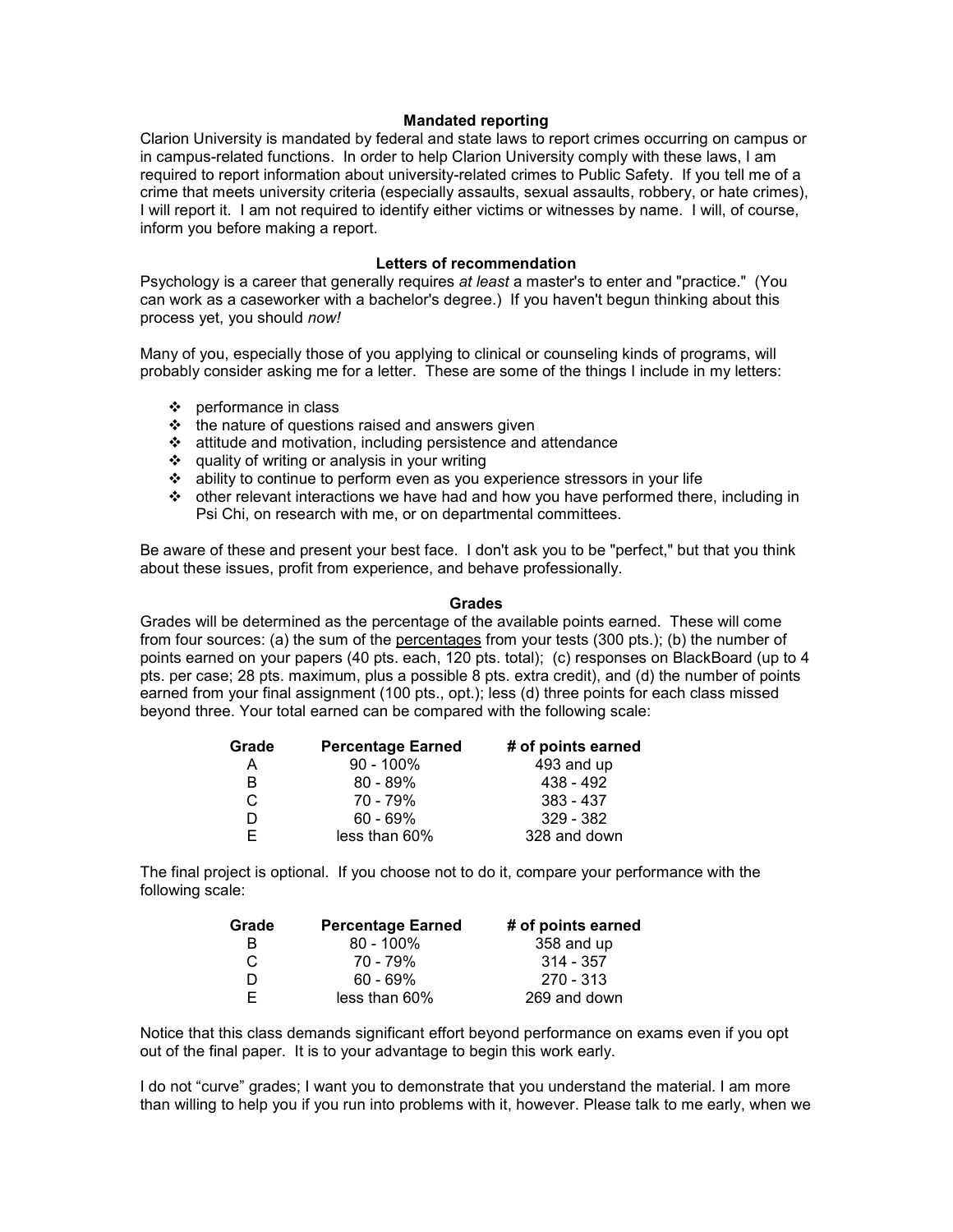are able to do more to help you. If you are troubled by test anxiety or if this class raises issues for you, please call the Counseling Center (2255). If you need modifications in lecture, discussion, or testing conditions, please let me know early in the semester.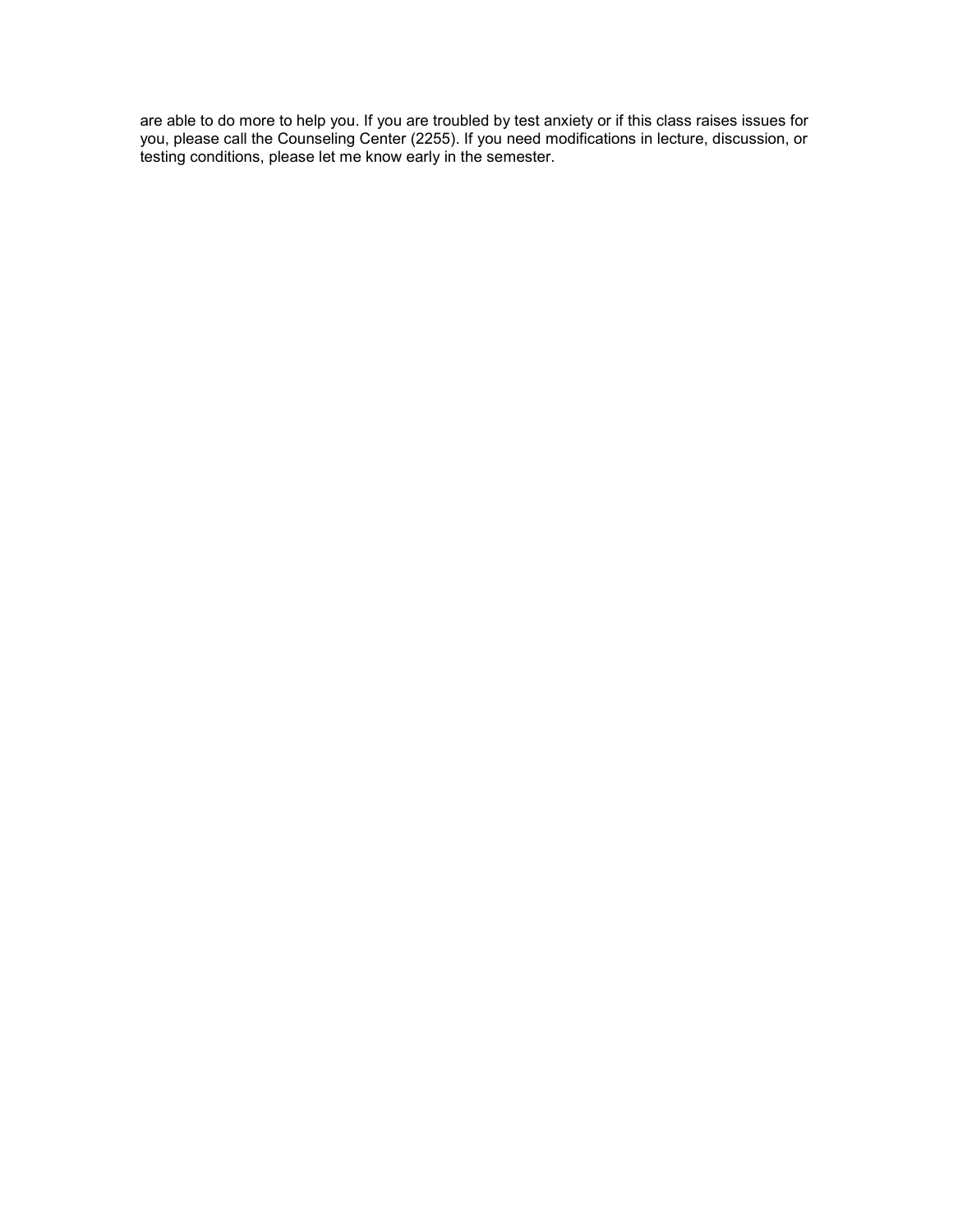# Tentative Schedule of Events

|                                        | Counseling's foundation:                                 |                                                                                   |  |  |
|----------------------------------------|----------------------------------------------------------|-----------------------------------------------------------------------------------|--|--|
| $1/16 - 1/25$                          | What Is psychotherapy? Your worldview? Ethical behavior? |                                                                                   |  |  |
| Parrott: Chs. 1-3                      |                                                          | Case 1. Andrea and Rusty Yates: 1/23-1/30                                         |  |  |
|                                        | Slattery draft: Ch. 4                                    | Who are you?<br>❖                                                                 |  |  |
|                                        | Yalom: 3-11, 13, 26-32, 36, 40,<br>57, 63-64             | Others' worldview<br>❖                                                            |  |  |
| APA Code of ethics (2002)              |                                                          |                                                                                   |  |  |
| 1/30                                   | Fork in the road                                         |                                                                                   |  |  |
|                                        | Parrott: Ch. 5                                           | Your personal theory<br>❖                                                         |  |  |
|                                        | Yalom: 10, 12                                            | <b>Treatment plans</b><br>❖                                                       |  |  |
|                                        |                                                          | Evaluation of a psychotherapy approach<br>❖                                       |  |  |
| $2/1 - 2/13$                           | Humanism: Rogers, May & Frankl                           |                                                                                   |  |  |
|                                        | Parrott: Chs. 8 & 9                                      | Case 2. Really listening (Rogers, 1980): 2/1-7                                    |  |  |
|                                        | Yalom: 25, 41-49, 66-68<br>May (1995)                    | Case 3. Mercedes (May, 1985): 2/8-2/14                                            |  |  |
|                                        | Rogers (1980)                                            | Listening to differences<br>❖                                                     |  |  |
|                                        |                                                          | Attending behavior & observation skills<br>❖                                      |  |  |
|                                        |                                                          | A person-centered interview<br>❖<br>❖                                             |  |  |
|                                        |                                                          | Reframing events<br>I & thou<br>※                                                 |  |  |
|                                        |                                                          | First paper due: 2/8                                                              |  |  |
|                                        |                                                          | Test 1: 2/15                                                                      |  |  |
|                                        | Variations on an initial theme:                          |                                                                                   |  |  |
| $2/20 - 2/27$                          | <b>Multicultural counseling</b>                          |                                                                                   |  |  |
|                                        | Parrott: Ch. 4                                           | Case 4. Culture's impact (Yi, 1998): 2/20-2/27                                    |  |  |
|                                        | Slattery draft: Ch. 5                                    | Prejudice log<br>❖                                                                |  |  |
|                                        | Goode (2005)                                             | Exploring cultural values<br>❖                                                    |  |  |
|                                        | McIntosh (1989)<br>Three Rivers (1991)                   | Exploring values in the media<br>❖<br>Understanding racial identity in films<br>❖ |  |  |
|                                        | Yi (1998)                                                | ❖<br>Evaluation of a psychotherapy approach                                       |  |  |
| $3/1 - 3/6$                            | Psychodynamic theory and practice                        |                                                                                   |  |  |
|                                        | Parrott: Ch. 6                                           | Case 5. Dreamwork, transference &                                                 |  |  |
|                                        | Yalom: 20, 59, 73-75, 77-83                              | countertransference: 3/1-3/7                                                      |  |  |
|                                        |                                                          | Dream journals<br>❖                                                               |  |  |
|                                        |                                                          | ❖ Focused free association                                                        |  |  |
| $3/8 - 3/22$                           | <b>Behavior therapy</b>                                  | ❖ Evaluation of a psychotherapy session                                           |  |  |
|                                        | Parrott: Ch. 12                                          | Case 6. Fear (Slater, 2003): 3/19-3/26                                            |  |  |
|                                        | Yalom: 54                                                |                                                                                   |  |  |
|                                        | Slater (2003)                                            | <b>Baseline observations</b><br>❖                                                 |  |  |
| Second paper due: 3/20<br>Test 2: 3/27 |                                                          |                                                                                   |  |  |
| $3/29 - 4/12$                          | Rational emotive behavior therapy and cognitive therapy  |                                                                                   |  |  |
|                                        | Parrott: Ch. 13                                          | Case 7. A suicidal client (Beck, '95): 3/29-4/12                                  |  |  |
|                                        | Yalom: 39, 76<br>Beck (1995)                             | Beliefs and emotions<br>❖                                                         |  |  |
|                                        |                                                          | Evaluation of a psychotherapy session<br>❖                                        |  |  |
|                                        |                                                          | Evaluation of treatment in a memoir<br>❖                                          |  |  |
| $4/17 - 4/24$                          | <b>Family therapies</b>                                  | Final, optional paper due: 4/12                                                   |  |  |
|                                        | Rigaglio-DiGiglio (1993)                                 | Case 8. Our class, another "family": 4/17-4/24                                    |  |  |
|                                        | Parrott: Ch. 15                                          | Family rules and roles<br>❖                                                       |  |  |
|                                        | Yalom: 50, 58, 65, 69-72                                 | Genogram<br>❖                                                                     |  |  |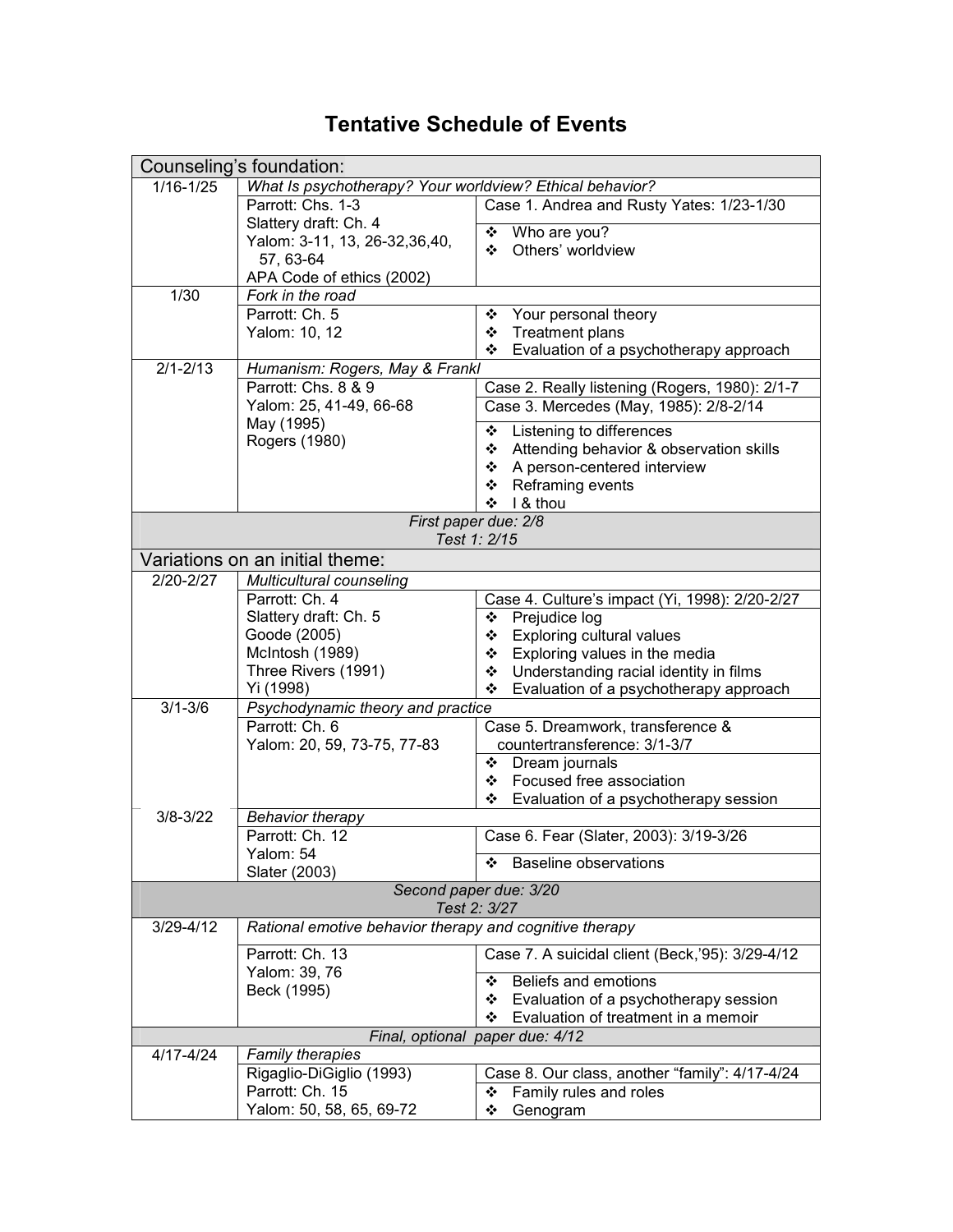|                       |                                | Ecogram: Exploring strengths<br>❖            |  |  |
|-----------------------|--------------------------------|----------------------------------------------|--|--|
| 4/26                  | Gestalt therapy                |                                              |  |  |
|                       | Parrott: Ch. 10                | Becoming an active and integrated being<br>❖ |  |  |
|                       | Yalom: 14-24, 55               | Figure and ground<br>❖                       |  |  |
| $5/1 - 5/3$           | Integration and summation      |                                              |  |  |
|                       | Parrott: Ch. 16                | Your personal theory<br>❖                    |  |  |
|                       | Yalom: 1, 2, 12, 33-35, 51-53, |                                              |  |  |
|                       | 60-62, 84-85                   |                                              |  |  |
|                       | Lazarus (1993)                 |                                              |  |  |
| Third paper due: 4/26 |                                |                                              |  |  |
|                       |                                | Test 3-R5/10 at 10am                         |  |  |

### Required readings:

- American Psychological Association. (2002). Ethical principles of psychologists and code of conduct. Retrieved on November 13, 2003, from http://www.apa.org/ethics/code2002.html
- Beck, A. T. (1995). An interview with a depressed and suicidal patient. In D. Wedding & R. J. Corsini (Eds.), Case studies in psychotherapy (2nd ed., pp. 116-134). Itasca, IL: F. E. Peacock.
- Goode, T. D. (2005). Promoting cultural competence and cultural diversity in early intervention and early childhood settings. National Center for Cultural Competence. Retrieved on August 30, 2006, from http://www.mchgroup.org/nccc/documents/Checklist.EIEC.doc.pdf#search=%22Promoting%20cultur al%20competence%20and%20cultural%20diversity%20in%20early%20intervention%20and%20earl y%20childhood%20settings%22
- Lazarus, A.A. (1993). Tailoring the therapeutic relationship, or being an authentic chameleon. Psychotherapy: Theory, Research, Practice, Training, 30, 404-407.
- May, R. (1995). Black and impotent: The life of Mercedes. In D. Wedding & R. J. Corsini (Eds.), Case studies in psychotherapy (2nd ed., pp. 136-148). Itasca, IL: F. E. Peacock.
- McIntosh, P. (1989, July/August). White privilege: Unpacking the invisible knapsack. Peace and Freedom, pp. 10-12.
- Rigaglio-DiGilio, S. A. (1993). Family counseling and therapy: Theoretical foundations and issues of practice. In A. E. Ivey, M. B. Ivey, & L. Simek-Morgan (Eds.), Counseling and psychotherapy: A multicultural perspective (pp. 333-358). Boston: Allyn & Bacon.
- Rogers, C. R. (1980). A way of being (pp. 5-26). Boston, MA: Houghton Mifflin.
- Slater, L. (2003, November, 2). The cruelest cure. New York Times Magazine, 34-37.

Three Rivers, A. (1991, September/October). Race: Cultural etiquette: A guide. Ms, 42-43.

Yi, K. Y. (1998). Transference and race: An intersubjective conceptualization. Psychoanalytic Psychology, 15, 245-261.

Record your grades here:

| Paper 1:     | /40  | Test $1$ : | %    | Case 1: | Case 5: | Total: | /28 |
|--------------|------|------------|------|---------|---------|--------|-----|
| Paper 2:     | /40  | Test $2:$  | %    | Case 2: | Case 6: |        |     |
| Paper 3:     | /40  | Test $3:$  | $\%$ | Case 3: | Case 7: |        |     |
| Final paper: | /100 |            |      | Case 4: | Case 8: |        |     |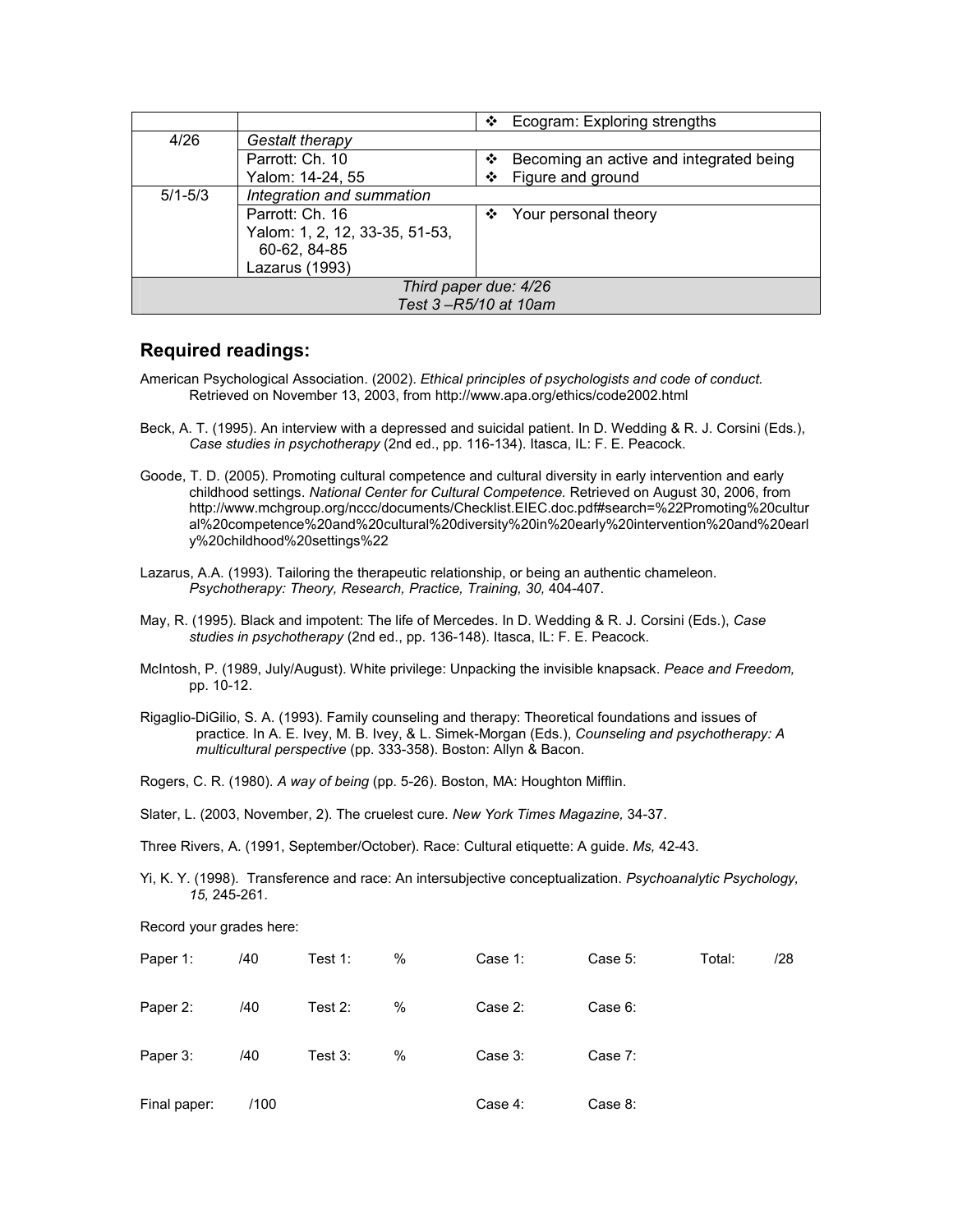### Discussion Boards

#### Case 1: Andrea and Rusty Yates

Look at the different worldviews of Andrea and Rusty Yates. Andrea Yates drowned her five children on June 20, 2001.

Some of the things that Andrea Yates said:

"I had a fear I would hurt somebody…I thought it better to end my own life and prevent it…There was a voice, then an image of the knife…I had a vision in my mind, get a knife, get a knife…I had a vision of this person being stabbed…the aftereffects" (as quoted in Thompson, 1999)

When asked what made her so nervous and tense, Ms. Yates told Thompson "The kids, trying to train them up right, being so young…big responsibility…I don't want to fail." She admitted to obsessive thoughts at that point, "Most of them are over our children and how they'll turn out" (as quoted in Thompson, 1999, p. 2).

To Dr. Resnick, a psychiatrist hired by Ms. Yates' attorneys: her children "were not developing right, in an academic sense and a righteous sense. They did a lot of silly stuff. They didn't obey… Rusty's mom would visit and they would not treat her well. They would call her names" (as quoted in Christian, 2002, para 16-17).

She later told Dr. Ferguson, "It was the seventh deadly sin. My children weren't righteous. They stumbled because I was evil. The way I was raising them they could never be saved.…They were doomed to perish in the fires of hell" (as quoted in Roche, 2002a).

"If I didn't do it, they would be tormented by Satan." She recognized it was "a bad choice… I shouldn't have done it. ... but I still felt I had to do it." (A.Yates, as quoted in Roche, 2002).

Her husband Rusty said:

"We didn't see her as a danger…How could she have been so ill and the medical community not diagnose her, not treat her, and obviously not protect our family from her" (quoted in Roche, 2002a).

"I know a few things about her, … but I don't know a lot. I don't probe. I don't want to be nosy" (quoted in Roche, 2002b, p. 46).

Rusty Yates said that he "wanted her to thrive as a person…I wanted her to read challenging works. I didn't want her to get isolated and overwhelmed and all these things you get with children" (quoted in Roche, 2002b, p. 46).

"At this time, I can not say conclusively that Michael [Woroniecki, their minister] was a cause of our tragedy. I can say that he made Andrea more concerned about being a good mother and about her standing before God than she would otherwise have been, and that these concerns formed the seeds of her delusional beliefs. (R. Yates, 2004, para. 6)

As I listen to Ms. Yates and her husband, I think about how radically their worldviews are from mine and even from each other's. How do you see their worldviews? How do you think their worldviews informed their decisions to act as they did?

#### Case 2: Really listening (Rogers, 1980)

I really like Rogers' description of what it's like to really listen to someone, also what it's like to really be heard. (This article is in the Way of Being folder on e-reserves.) Write on whatever you'd like, but here are some of the things that I've been thinking about:

- How do you know that you're really listening or really being heard?
- Why don't people really listen? Why do people go into the counseling field if they don't like or respect people? If they don't value really listening?
- Do you think empathic listening is a necessary condition to change, as Rogers does? Why or why not?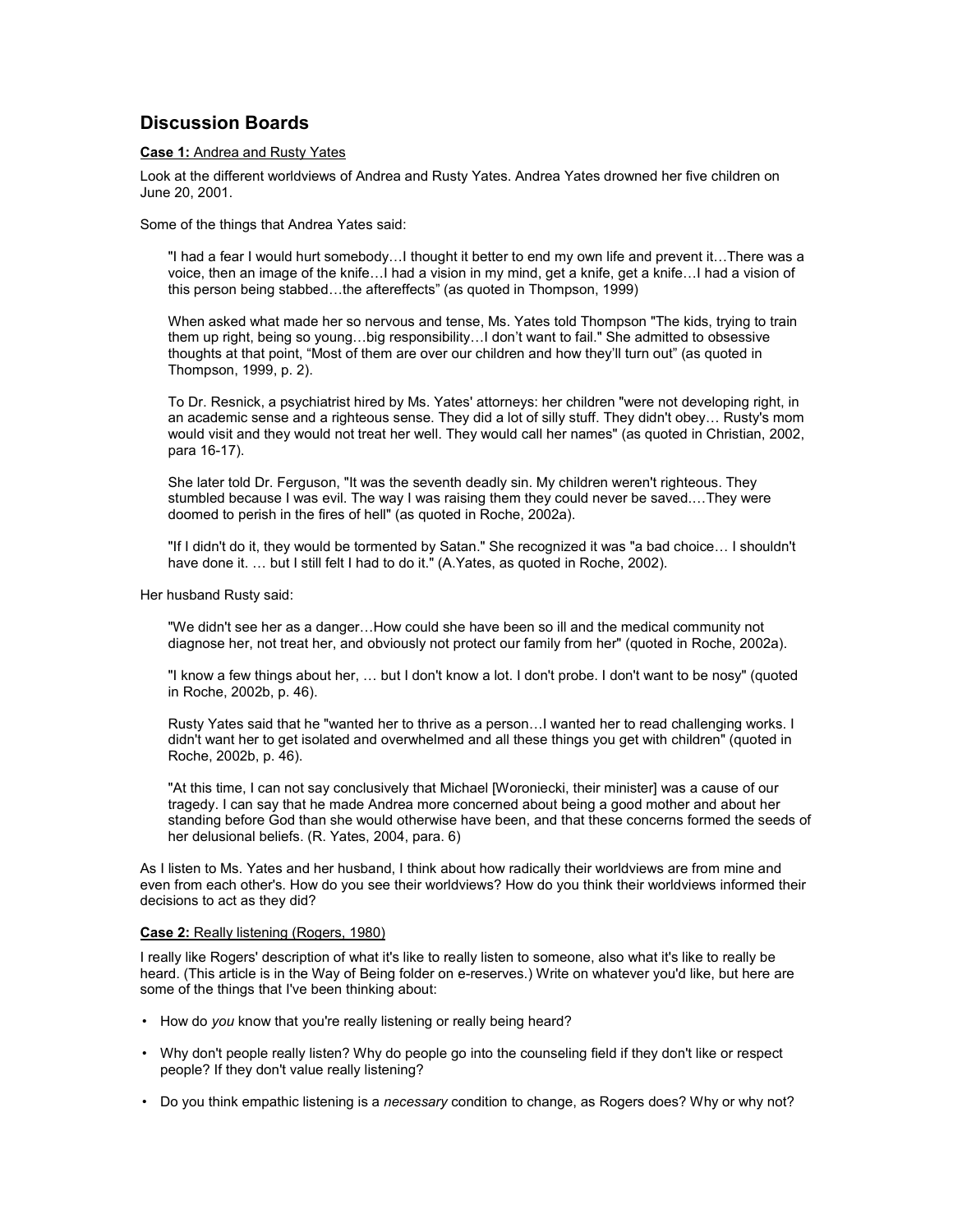#### Case 3: Rollo May (1985) and Mercedes

Read Rollo May's (1985) description of his work with Mercedes (on e-reserve).

- 1 What do you think of his work with her? What do you like or dislike? Why?
- 2 What was Mercedes' worldview? How do you know?
- 3 How did May conceptualize the kind of problems that Mercedes was having? How is this related to his existential ideas?

#### Case 4:Culture's impact on therapy (Yi, 1998)

Consider how culture influences our assessment of and interaction with clients. Think about the following:

- 1 What do you think of Yi's (1998) work? What do you like? dislike?
- 2 How do her clients' and her own cultural and racial backgrounds influence therapy?
- 3 How would your race and personal style influence (for good or ill) your work?

#### Case 5: Dream work, transference and countertransference

We've seen some parts of psychodynamic work when we've read Yalom (2003), in the dreamwork described by May (1973/1995) and Yi's (1998) descriptions of her work with transference and countertransference in therapy.

- 1 Play around with these ideas that Yalom, Yi, May and Parrott have talked about. What do you think about psychodynamic techniques?
- 2 How would you feel if your therapist used these sorts of interventions?
- 3 Could you imagine yourself using these techniques? When and why? Why might a therapist use these rather than more "objective" reports and behaviors?

#### Case 6: Fear (Slater, 2003)

In your e-reserve article, Lauren Slater describes the use of flooding with some kinds of phobias, panic and PTSD. Spend some time thinking about behavioral techniques like these.

- Think about flooding and systematic desensitization. How would you feel about using these techniques (or having them used on you)?
- Think about how you feel about the external control of your behavior through reinforcers or punishments. How would your behavior change if there were no overt reinforcers or punishers? (Pay attention to your use of terms. Are you using them correctly?)

#### Case 7: Suzanne, a suicidal client (Beck, 1995)

Read Beck's (1995) description of his work with a suicidal woman (on e-reserve). For the purposes of this discussion, let's call her Suzanne.

- 1 What do you think of his work with her? What do you like or dislike? Why?
- 2 What was Suzanne's worldview? How do you know?
- 3 How did Beck conceptualize the kind of problems that Suzanne was having? How is this related to the theory and practice of cognitive therapy?
- 4 How did you feel about Suzanne being a clinical psychologist? Why?

#### Case 8: Our class, another "family"

Think about our class as a family. Can you apply family systems theory here? In particular, what rules and roles do you see in our class (how do you know)? What boundaries and hierarchies? What triangles, if any?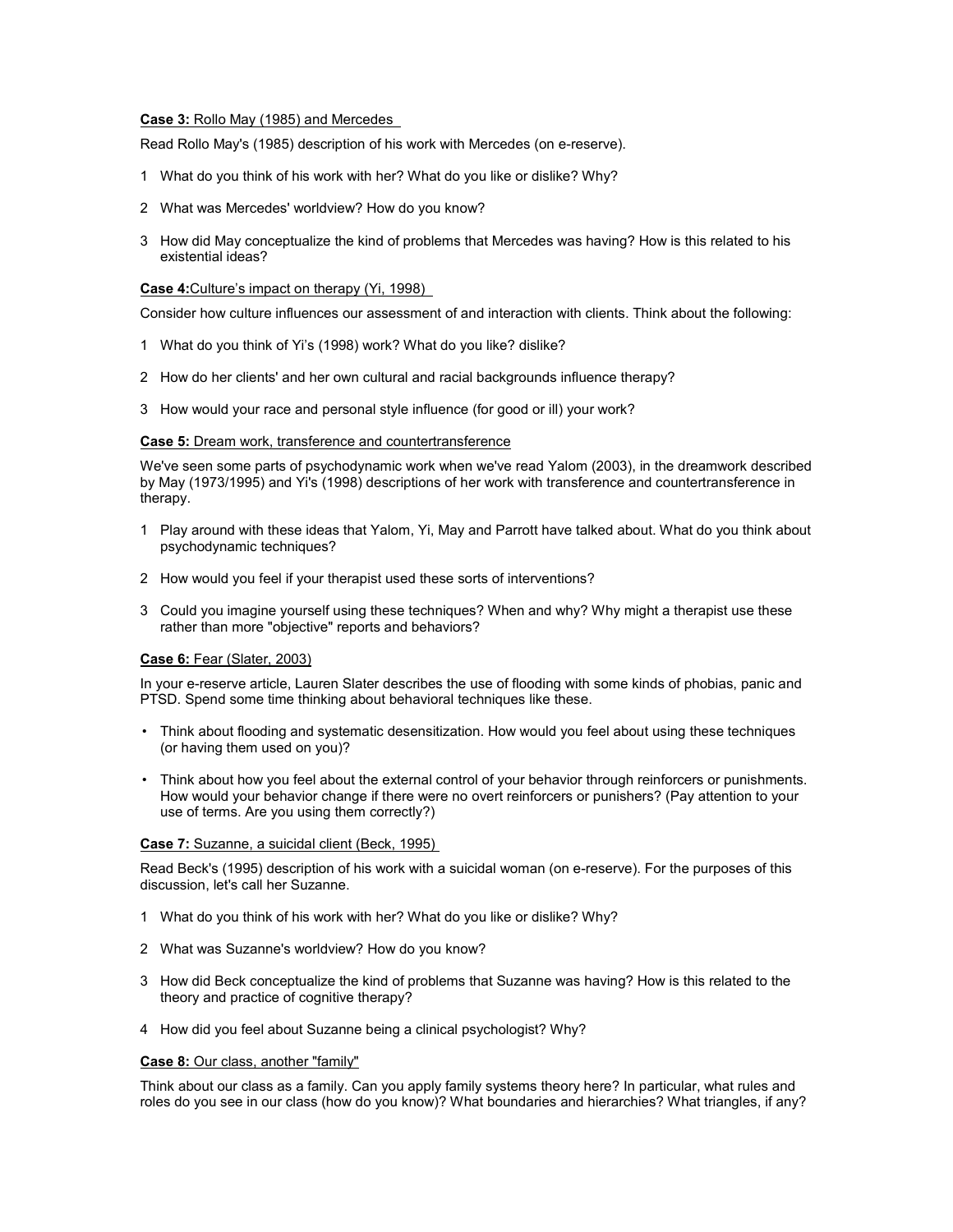|                                      | <b>Excellent (A)</b>                                                                                                                                                                                                                                                        | <i>EVILLOUT V Puppers</i><br>Good (B)                                                                                                                                                                                                                                                              | Adequate (C)                                                                                                                                                                                                        | <b>Below college</b>                                                                                      |
|--------------------------------------|-----------------------------------------------------------------------------------------------------------------------------------------------------------------------------------------------------------------------------------------------------------------------------|----------------------------------------------------------------------------------------------------------------------------------------------------------------------------------------------------------------------------------------------------------------------------------------------------|---------------------------------------------------------------------------------------------------------------------------------------------------------------------------------------------------------------------|-----------------------------------------------------------------------------------------------------------|
|                                      |                                                                                                                                                                                                                                                                             |                                                                                                                                                                                                                                                                                                    |                                                                                                                                                                                                                     | level work (D-E)                                                                                          |
| <b>Theory</b><br>and<br>technique    | Uses psychological<br>theory and terminology<br>accurately and in a<br>sophisticated manner.<br>Is able to apply theory<br>appropriately and<br>accurately. Paper looks<br>at the implications of the<br>theory, not all of which<br>are discussed in the<br>book or class. | Uses theory in rigid<br>manner. Terms are<br>used accurately, but<br>theory only<br>describes rather<br>than lending insight<br>into person's<br>behavior or<br>motivation. Paper is<br>a good description<br>of theory in the<br>book, but does not<br>include synthesis or<br>original thinking. | Theory is used in a<br>superficial manner,<br>with some<br>mistakes in<br>application. Paper<br>is a weak<br>description of<br>theory in the book.                                                                  | Theory does not<br>apply to<br>person/situation or<br>is used<br>inappropriately.                         |
| Insight                              | Insightful about<br>self/other/theory.<br>Recognizes context and<br>exceptions. It makes me<br>go Wow!                                                                                                                                                                      | Paper is somewhat<br>insightful, but not as<br>much as I would<br>have wished. You<br>tease rather than<br>satisfy! Please<br>develop your ideas<br>further!                                                                                                                                       | Paper is superficial<br>in describing the<br>person or theory.                                                                                                                                                      | Paper is off-track in<br>its conclusions.                                                                 |
| <b>Divergent</b><br>thinking         | Approaches issue from<br>multiple viewpoints<br>(e.g., views problem<br>from multiple vantages,<br>recognizes multiple<br>contributions to issues,<br>or sees pros and cons<br>of theory).                                                                                  | Approaches<br>problem weakly<br>from multiple<br>viewpoints.                                                                                                                                                                                                                                       | Issue is<br>approached weakly<br>from a single<br>vantage.                                                                                                                                                          | Issue is<br>approached poorly<br>from a single<br>vantage.                                                |
| <b>Respectful</b><br>and<br>empathic | Behavior is described in<br>strength-based rather<br>than judgmental<br>manner. Context is<br>given for observations<br>(e.g., recent death of<br>partner, a court-ordered<br>interview, a poor night's<br>sleep etc.). Paper is<br>respectful of the person.               | Paper is neither<br>strength-based nor<br>really judgmental,<br>but tends to focus<br>more on problems<br>and ignore<br>strengths.                                                                                                                                                                 | Paper is somewhat<br>judgmental.<br>Context for<br>behavior may be<br>overlooked. If you<br>are looking at<br>someone else, I<br>have a difficult time<br>understanding him<br>or her based on<br>your description. | Paper is<br>judgmental.<br>Self/other/theory is<br>not approached in<br>an empathic<br>manner.            |
| <b>Technical</b><br><b>Style</b>     | Paper is well-organized,<br>logical, clear, and<br>written with<br>sophisticated and varied<br>sentences. Spelling,<br>grammar, etc. have<br>been well-proofed.                                                                                                             | Paper is organized<br>and logical, but<br>could use another<br>proofing.                                                                                                                                                                                                                           | Paper is weak, with<br>a simple and<br>stereotyped style<br>not characteristic<br>of students in a<br>senior level course.<br>Sentences are<br>repetitive, rather<br>than varied in<br>structure.                   | Paper is illogical,<br>poorly proofed, and<br>poorly thought out;<br>not performed at a<br>college level. |

# Reflective papers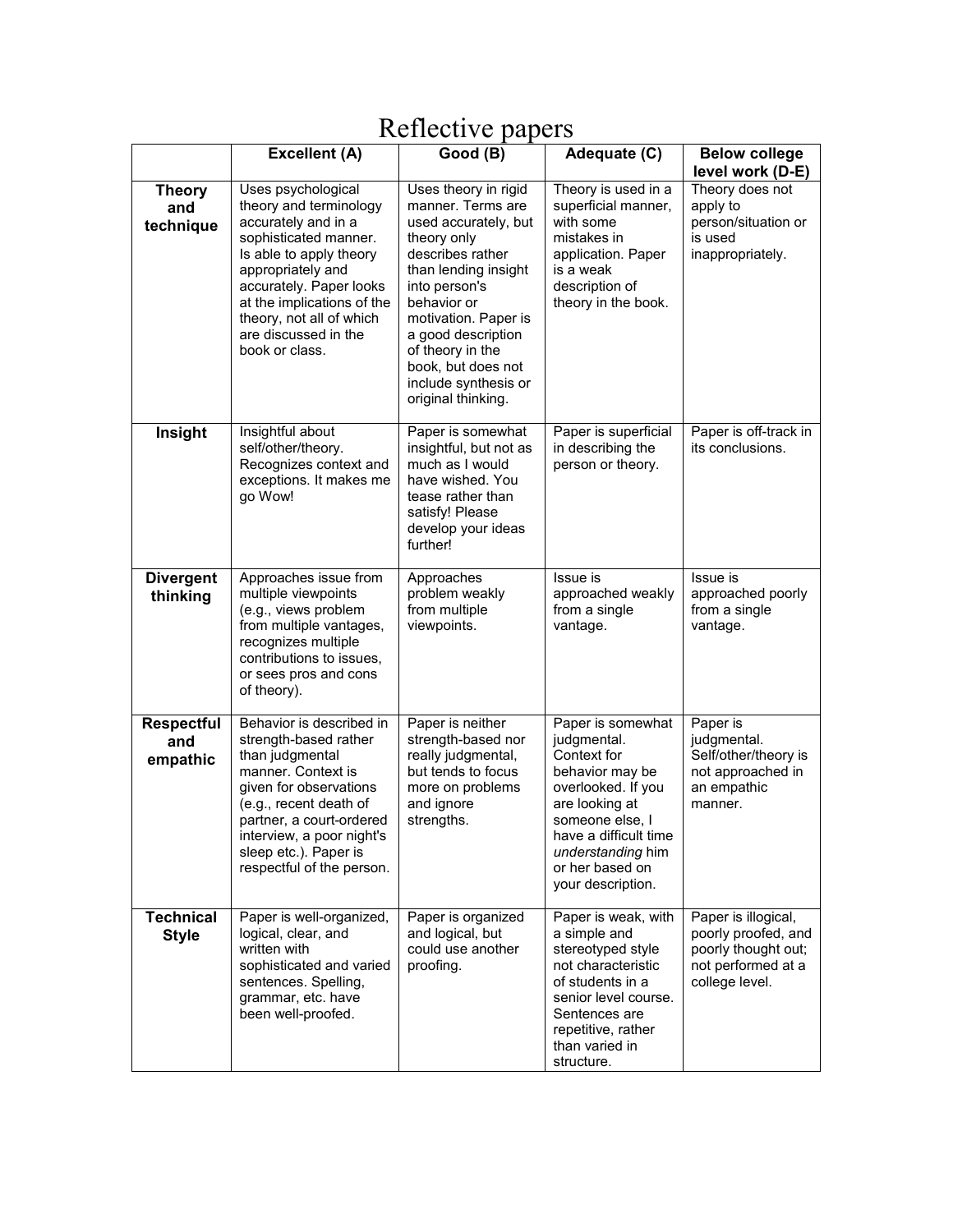# Case Conceptualization

### Name Date

| Case History (25 pts.)                                                                                                                            |
|---------------------------------------------------------------------------------------------------------------------------------------------------|
| Detailed history -- both strengths & weaknesses<br>Respectful and empathic approach to "client"<br>Appropriate diagnosis and defense of diagnosis |
| <b>Case Conceptualization (25 pts.)</b>                                                                                                           |
| Theoretical viewpoint is well described<br>Case is well considered from theoretical viewpoint<br><b>Proposed Course of Treatment (25 pts.)</b>    |
| Follows from case conceptualization, "true to theory"<br>Detailed and appropriate treatments are described<br>References (10 pts.)                |
| Uses good references -- recent and at least 5<br>Citations and references are complete and accurate<br>Technical Style (15 pts.) ____             |
| Uses APA style appropriately<br>Paper is logical, clear, and nicely written<br>Spelling, grammar, etc. has been well-proofed                      |
| Total Points:<br>/100                                                                                                                             |